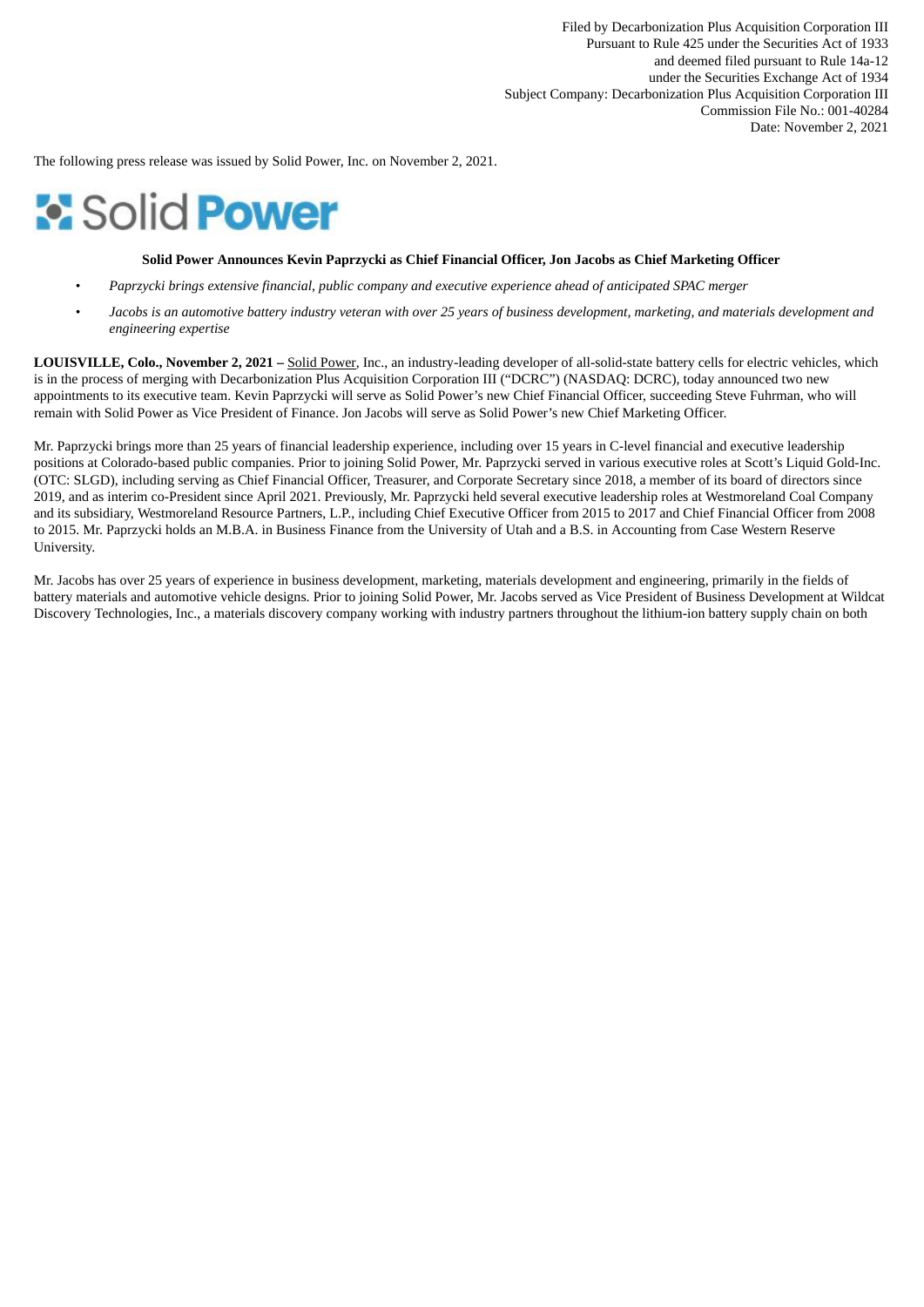lithium-ion and all-solid-state materials. Previously, Mr. Jacobs served as the Global Director of Sales and Marketing for Material Sciences Corporation and as an automotive engineer at Ford Motor Company and General Motors. Mr. Jacobs holds an M.B.A. from the University of Michigan, Ross School of Business, an M.S. in Engineering from Purdue University and a B.S. in Mechanical Engineering from the University of Michigan.

"At this pivotal moment in Solid Power's history, we are elevating and enhancing our team to include the critical skills and high caliber leadership experience we need to effectively propel the company towards its vision of powering a cleaner, safer and cost-effective electric future," said Doug Campbell, Co-Founder and Chief Executive Officer of Solid Power. "With the addition of Kevin's finance and public company expertise and Jon's strong and proven track record in the battery industry, we believe we have the right leaders in place to drive the company into its next phase of its evolution."

As announced on June 15, 2021, Solid Power has entered into a definitive agreement for a business combination with DCRC, a publicly traded special purpose acquisition company (SPAC), that would result in Solid Power becoming a publicly listed company. Completion of the proposed transaction is subject to customary closing conditions and is expected to occur in the fourth quarter of 2021.

# **Important Information for Investors and Stockholders**

This communication is being made in respect of the proposed transaction involving Decarbonization Plus Acquisition Corporation III ("DCRC") and Solid Power, Inc. ("Solid Power"). A full description of the terms of the transaction is provided in the registration statement on Form S-4 (File No. 333-258681) (the "Registration Statement") filed with the Securities and Exchange Commission (the "SEC") by DCRC. The Registration Statement includes a prospectus with respect to the combined company's securities to be issued in connection with the business combination and a preliminary proxy statement with respect to the stockholder meeting of DCRC to vote on the business combination. Additionally, DCRC will file other relevant materials with the SEC in connection with the business combination. Copies may be obtained free of charge at the SEC's web site at www.sec.gov. Security holders of DCRC are urged to read the proxy statement/prospectus, including all amendments and supplements thereto, and the other relevant materials when they become available before making any voting decision with respect to the proposed business combination because they will contain important information about the business combination and the parties to the business combination. After the Registration Statement is declared effective, the definitive proxy statement/prospectus included in the Registration Statement will be mailed to stockholders of DCRC as of a record date to be established for voting on the proposed business combination. Once available, stockholders will also be able to obtain a copy of the S-4, including the proxy statement/prospectus, and other documents filed with the SEC without charge, by directing a request to: Decarbonization Plus Acquisition Corporation III, 2744 Sand Hill Road, Suite 100, Menlo Park, California 94025. The information contained on, or that may be accessed through, the websites referenced herein is not incorporated by reference into, and is not a part of, this filing.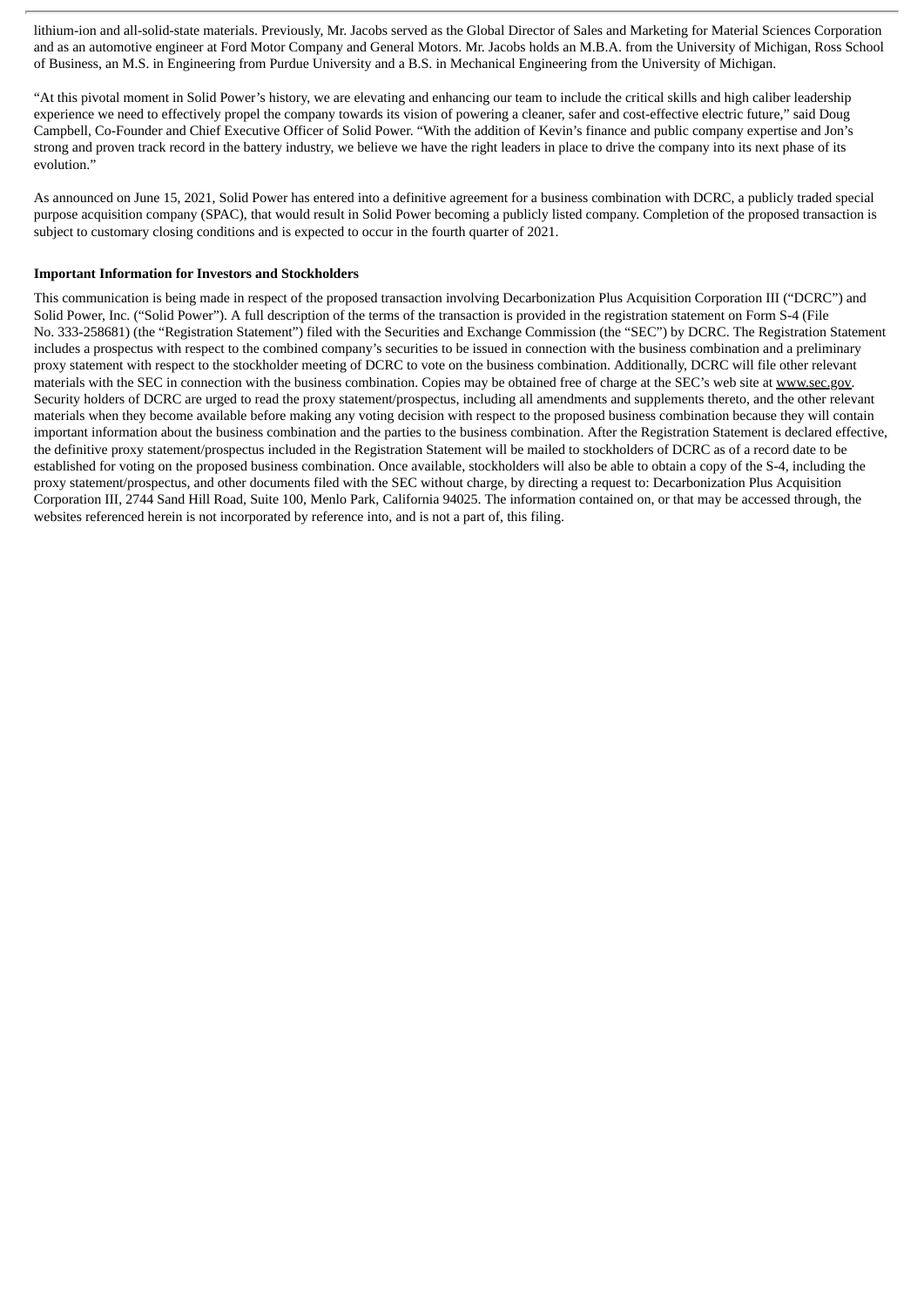# **Participants in the Solicitation**

DCRC and Solid Power and their respective directors and officers may be deemed participants in the solicitation of proxies of DCRC's stockholders in connection with the proposed business combination. Security holders may obtain more detailed information regarding the names, affiliations and interests of certain of DCRC's executive officers and directors in the solicitation by reading DCRC's definitive proxy statement/prospectus, which will become available after the Registration Statement has been declared effective by the SEC, DCRC's final prospectus for its initial public offering filed with the SEC on March 25, 2021, and other relevant materials filed with the SEC in connection with the business combination when they become available. Information concerning the interests of DCRC's participants in the solicitation, which may, in some cases, be different than those of DCRC's stockholders generally, is set forth in the preliminary proxy statement/prospectus relating to the proposed business combination.

# **No Offer or Solicitation**

This communication does not constitute an offer to sell or the solicitation of an offer to buy any securities or constitute a solicitation of any vote or approval in respect of the potential transaction and shall not constitute an offer to sell or a solicitation of an offer to buy the securities of DCRC, Solid Power or the combined company, nor shall there be any sale of any such securities in any state or jurisdiction in which such offer, solicitation, or sale would be unlawful prior to registration or qualification under the securities laws of such state or jurisdiction. No offer of securities shall be made except by means of a prospectus meeting the requirements of the Securities Act.

# **Forward Looking Statements**

The information herein includes "forward-looking statements" within the meaning of Section 27A of the Securities Act of 1933, as amended, and Section 21E of the Securities Exchange Act of 1934, as amended, including DCRC's or Solid Power's or their management teams' expectations, hopes, beliefs, intentions or strategies regarding the future. All statements, other than statements of present or historical fact included herein, regarding DCRC's proposed acquisition of Solid Power, DCRC's ability to consummate the transaction, the benefits of the transaction and the combined company's future financial performance, as well as the combined company's strategy, future operations, estimated financial position, estimated revenues and losses, projected costs, prospects, plans and objectives of management are forward-looking statements. When used herein, the words "could," "should," "will," "may," "believe," "anticipate," "intend," "estimate," "expect," "project," the negative of such terms and other similar expressions are intended to identify forward-looking statements, although not all forward-looking statements contain such identifying words. These forward-looking statements are based on management's current expectations and assumptions about future events and are based on currently available information as to the outcome and timing of future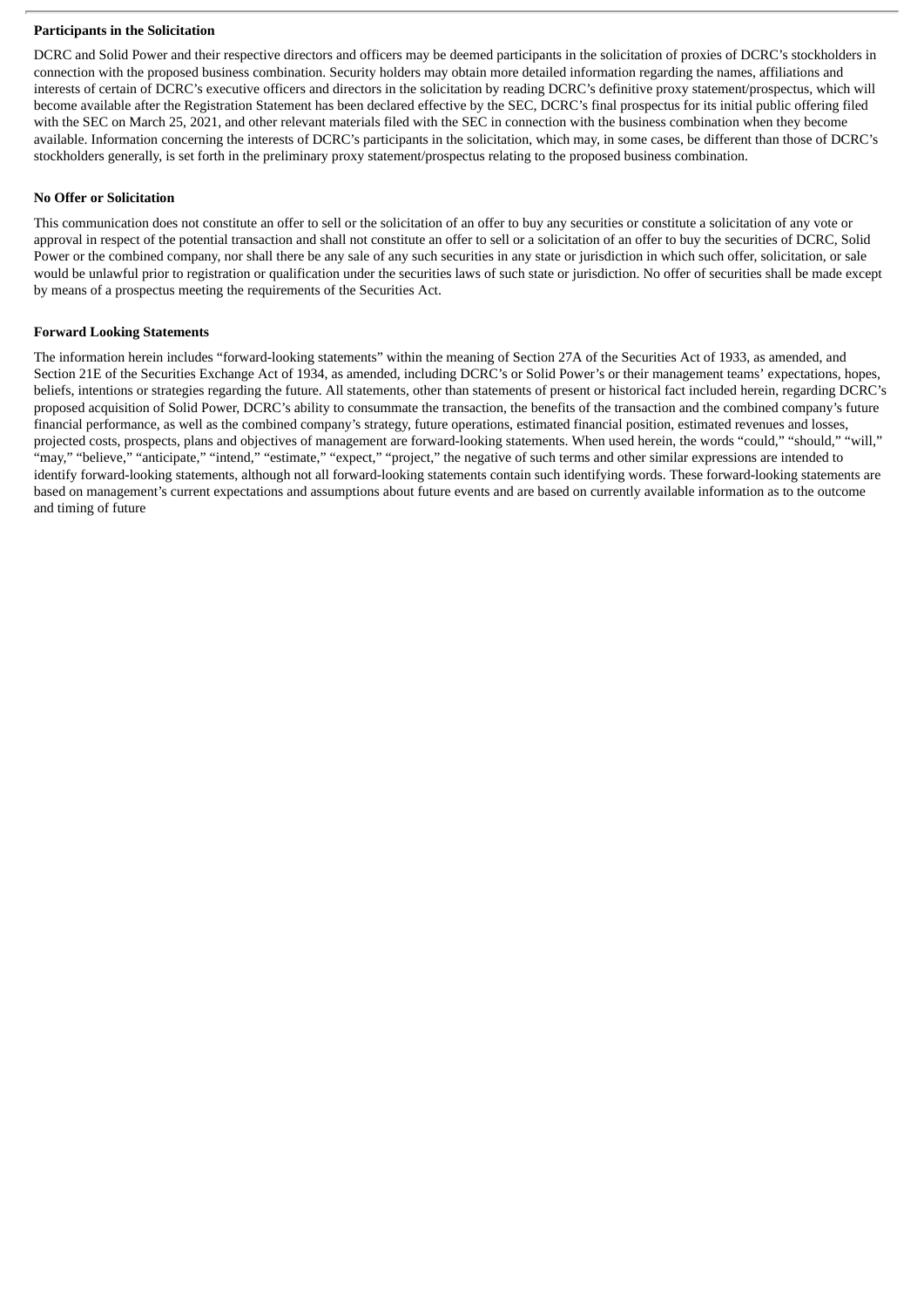events. Except as otherwise required by applicable law, DCRC and Solid Power disclaim any duty to update any forward-looking statements, all of which are expressly qualified by the statements in this section, to reflect events or circumstances after the date hereof. DCRC and Solid Power caution you that these forward-looking statements are subject to numerous risks and uncertainties, most of which are difficult to predict and many of which are beyond the control of either DCRC or Solid Power. In addition, DCRC cautions you that the forward-looking statements contained herein are subject to the following factors: (i) the occurrence of any event, change or other circumstances that could delay the business combination or give rise to the termination of the agreements related thereto; (ii) the outcome of any legal proceedings that may be instituted against DCRC or Solid Power following announcement of the transactions; (iii) the inability to complete the business combination due to the failure to obtain approval of the stockholders of DCRC, or other conditions to closing in the transaction agreement; (iv) the risk that the proposed business combination disrupts DCRC's or Solid Power's current plans and operations as a result of the announcement of the transactions; (y) Solid Power's ability to realize the anticipated benefits of the business combination, which may be affected by, among other things, competition and the ability of Solid Power to grow and manage growth profitably following the business combination; (vi) costs related to the business combination; (vii) changes in applicable laws or regulations; (viii) rollout of Solid Power's business plan and the timing of expected business milestones, (ix) the effects of competition on Solid Power's business, (x) supply shortages in the materials necessary for the production of Solid Power's products, (xi) risks related to original equipment manufacturers and other partners being unable or unwilling to initiate or continue business partnerships on favorable terms, (xii) the termination or reduction of government clean energy and electric vehicle incentives, (xiii) delays in the construction and operation of production facilities, (xiv) the amount of redemption requests made by DCRC's public stockholders, (xv) changes in domestic and foreign business, market, financial, political and legal conditions, and (xvi) the possibility that Solid Power may be adversely affected by other economic, business, and/or competitive factors. Should one or more of the risks or uncertainties described herein, or should underlying assumptions prove incorrect, actual results and plans could differ materially from those expressed in any forward-looking statements. Additional information concerning these and other factors that may impact the operations and projections discussed herein can be found in DCRC's periodic filings with the SEC, including DCRC's final prospectus for its initial public offering filed with the SEC on March 25, 2021, and the Registration Statement filed in connection with the business combination. DCRC's SEC filings are available publicly on the SEC's website at **www.sec.gov**.

#### **About Solid Power**

Solid Power is an industry-leading developer of all-solid-state rechargeable battery cells for electric vehicles and mobile power markets. Solid Power replaces the flammable liquid electrolyte in a conventional lithium-ion battery with a proprietary sulfide-based solid electrolyte. As a result, Solid Power's all-solid-state battery cells are expected to be safer and more stable across a broad temperature range, provide an increase in energy density compared to the best available rechargeable battery cells, enable less expensive, more energy-dense battery pack designs and be compatible with traditional lithium-ion manufacturing processes. For more information, visit http://www.solidpowerbattery.com/.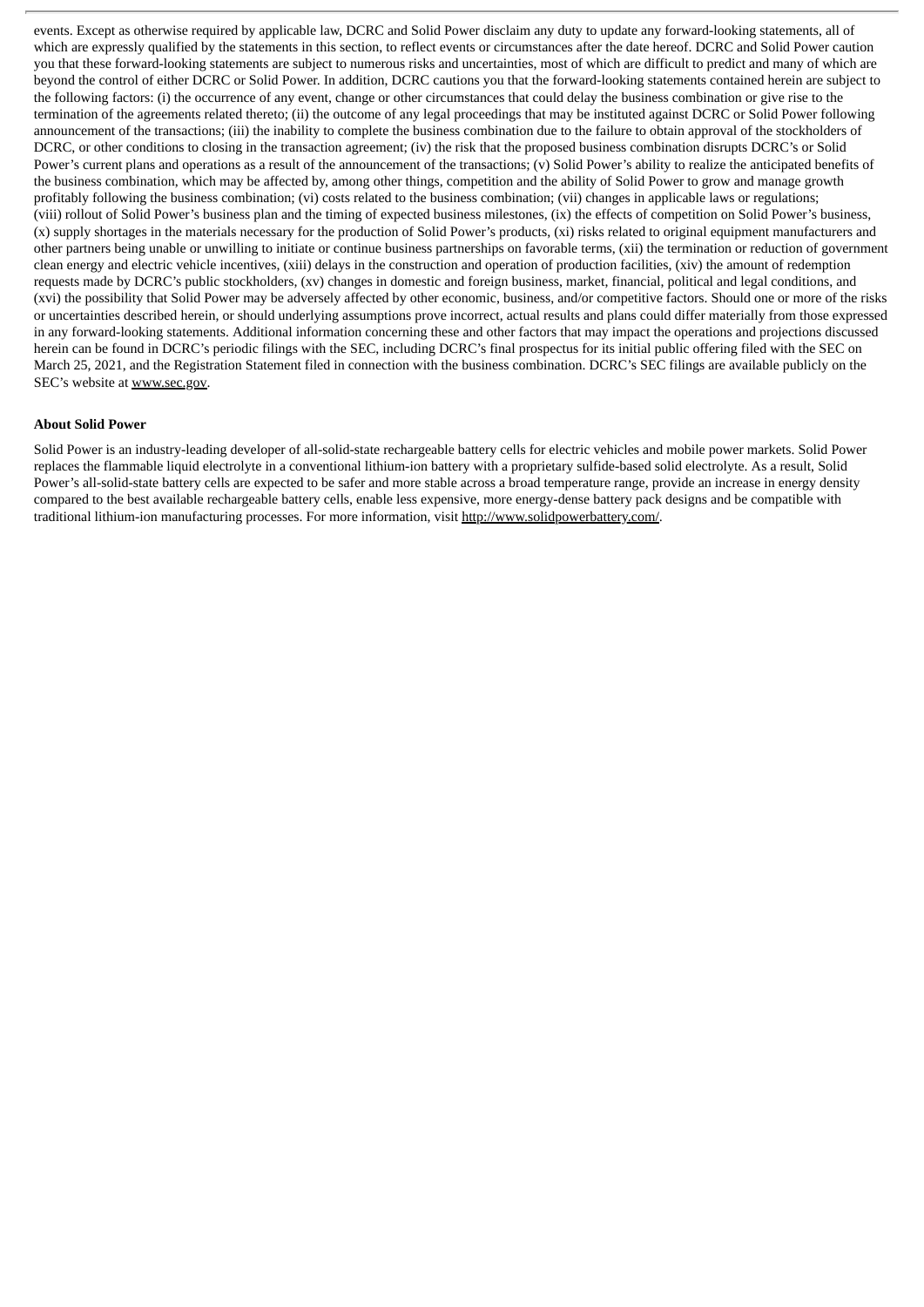# **Contact Information**

For Media: Will McKenna Marketing Communications Director (720) 598-2877 press@solidpowerbattery.com

For Investors: investors@solidpowerbattery.com

Website: www.solidpowerbattery.com Twitter: https://twitter.com/SolidPowerInc LinkedIn: https://www.linkedin.com/company/solid-power

### **Important Information for Investors and Stockholders**

This communication is being made in respect of the proposed transaction involving Decarbonization Plus Acquisition Corporation III ("DCRC") and Solid Power, Inc. ("Solid Power"). A full description of the terms of the transaction is provided in the registration statement on Form S-4 (File No. 333-258681) (the "Registration Statement") filed with the Securities and Exchange Commission (the "SEC") by DCRC. The Registration Statement includes a prospectus with respect to the combined company's securities to be issued in connection with the business combination and a preliminary proxy statement with respect to the stockholder meeting of DCRC to vote on the business combination. Additionally, DCRC will file other relevant materials with the SEC in connection with the business combination. Copies may be obtained free of charge at the SEC's web site at www.sec.gov. Security holders of DCRC are urged to read the proxy statement/prospectus, including all amendments and supplements thereto, and the other relevant materials when they become available before making any voting decision with respect to the proposed business combination because they will contain important information about the business combination and the parties to the business combination. After the Registration Statement is declared effective, the definitive proxy statement/prospectus included in the Registration Statement will be mailed to stockholders of DCRC as of a record date to be established for voting on the proposed business combination. Once available, stockholders will also be able to obtain a copy of the S-4, including the proxy statement/prospectus, and other documents filed with the SEC without charge, by directing a request to: Decarbonization Plus Acquisition Corporation III, 2744 Sand Hill Road, Suite 100, Menlo Park, California 94025. The information contained on, or that may be accessed through, the websites referenced herein is not incorporated by reference into, and is not a part of, this filing.

# **Participants in the Solicitation**

DCRC and Solid Power and their respective directors and officers may be deemed participants in the solicitation of proxies of DCRC's stockholders in connection with the proposed business combination. Security holders may obtain more detailed information regarding the names, affiliations and interests of certain of DCRC's executive officers and directors in the solicitation by reading DCRC's definitive proxy statement/prospectus, which will become available after the Registration Statement has been declared effective by the SEC, DCRC's final prospectus for its initial public offering filed with the SEC on March 25, 2021, and other relevant materials filed with the SEC in connection with the business combination when they become available. Information concerning the interests of DCRC's participants in the solicitation, which may, in some cases, be different than those of DCRC's stockholders generally, is set forth in the preliminary proxy statement/prospectus relating to the proposed business combination.